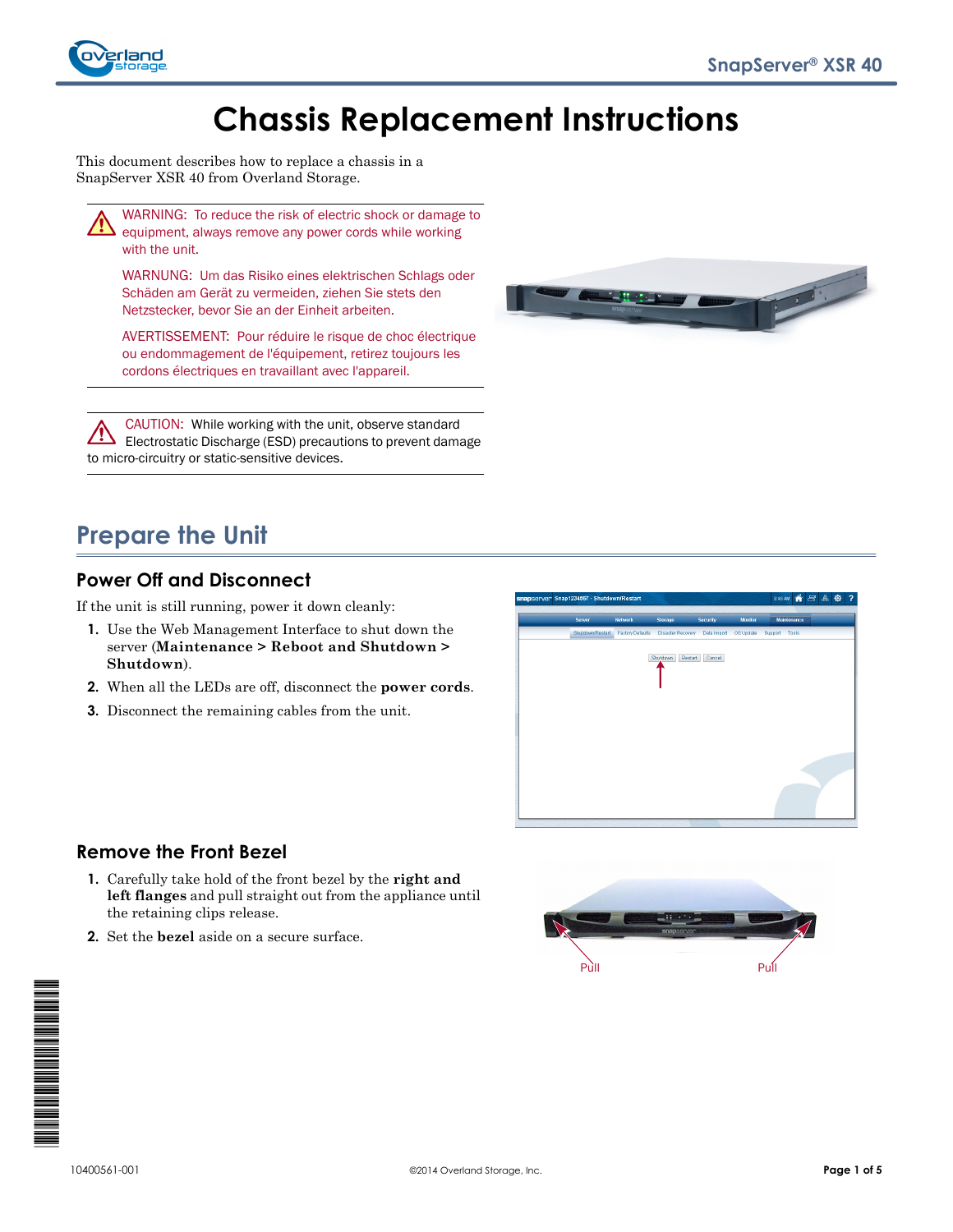#### **Remove the Drives**

IMPORTANT: Overland recommends that you remove the disk drives to reduce the unit's weight prior to removal. They must be replaced in the same drive bays when done.

Remove all the drive and blank carriers, and note from which bay each was removed.

*NOTE: Do not remove the disk drives from their carriers. Doing so voids the drive warranty.*

- <span id="page-1-0"></span>**1.** Press the release **button** on the right side of the carrier.
- **2.** Using the built-in **handle**, pull the carrier out.
- <span id="page-1-1"></span>**3.** Number the **carrier** and set it on a secure surface
- **4.** Repeat [Steps 1–](#page-1-0)[3](#page-1-1) for **all** the remaining carriers.



Pull Handle

**1 2 3 4**

### **Remove Unit from Rack**

WARNING: It is recommended that a mechanical lifter (or at least two people) be used during rack installation or removal to prevent injury.

WARNUNG: Um Verletzungen zu vermeiden, empfehlen wir zur Rack-Installation oder -Deinstallation die Nutzung einer mechanischen Hebehilfe (oder mindestens zwei Personen).

AVERTISSEMENT: Pour éviter toute blessure il est recommande qu'un monte-charge (ou deux personnes au moins) soit utilisé lors de l'installation ou de l'enlèvement du support.

- **1.** Based on the mounting system, carefully remove the **appliance** from the rack as follows:
	- **Fixed brackets**: With a lifter positioned in front of the array, release the four **screws** and the **slip nuts** from the front flanges, and slide the **chassis** out onto the lifter.
	- **Sliding rails**: With a lifter positioned in front of the array, release the **screws**, release the rail locks, and slide the **chassis** out onto the lifter.
- **2.** Move the chassis onto a **secure surface**.
- **3.** Unpack the **new chassis** and place it next to the old one.

# **Transfer Components**

#### **Move Fixed Brackets**

If the fixed brackets have been replaced with the optional sliding rail kit, skip to ["Move Inner Sliding Rails."](#page-2-0)

- <span id="page-1-2"></span>**1.** Remove and retain the **screws** holding one of the brackets on the old chassis.
- <span id="page-1-3"></span>**2.** Position the bracket on the **new chassis**, and secure it with the **retained screws**.
- **3.** Repeat [Steps 1–](#page-1-2)[2.](#page-1-3)

Continue with ["Remove Top Panel."](#page-2-1)





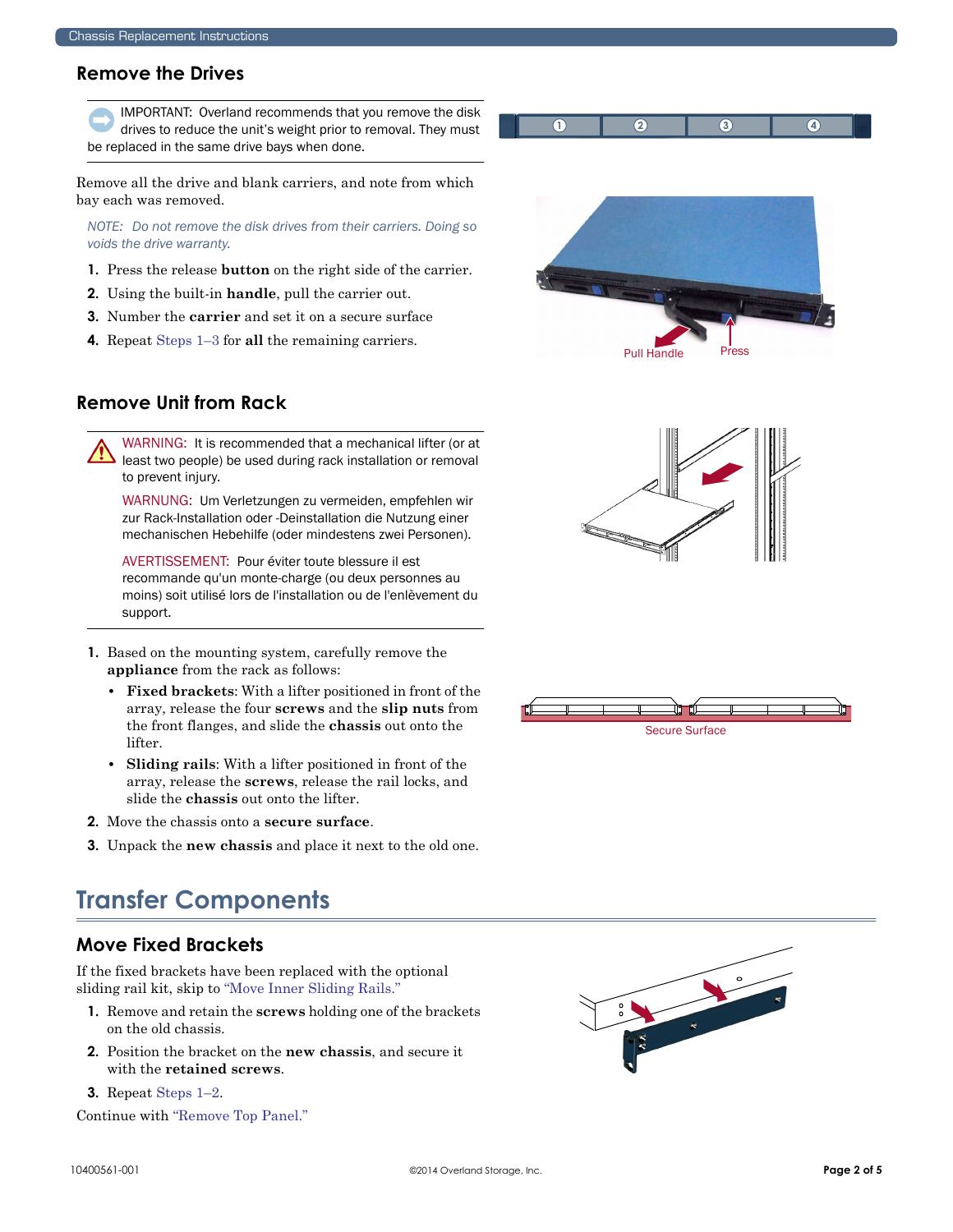### <span id="page-2-0"></span>**Move Inner Sliding Rails**

If the fixed brackets have been replaced with the optional sliding rail kit, the inside slide rail must be moved to the new chassis.

- <span id="page-2-2"></span>**1.** Remove and retain the **screws** securing one of the rails to the **old chassis**.
- <span id="page-2-3"></span>**2.** Position the rail on the **new chassis**, and secure it with the **retained screws**.
- **3.** Repeat [Steps 1–](#page-2-2)[2](#page-2-3) for the **other rail assembly**.

# <span id="page-2-1"></span>**Move the Optional PCIe Card**

If a PCIe card was installed, it must be transferred from the old chassis to the new chassis. If no PCIe card was installed, skip to ["Install New Chassis in Rack."](#page-3-0)

- <span id="page-2-4"></span>**1.** On the **new chassis**, loosen the **two captive screws** securing the top panel.
- <span id="page-2-5"></span>**2.** Slide the panel toward the rear about **one-half inch**  (1.25cm), lift it off, and set aside.
- **3.** Repeat [Steps 1–](#page-2-4)[2](#page-2-5) to remove the top panel from the **old chassis**.
- <span id="page-2-6"></span>**4.** In the **old chassis**, remove and retain the **two screws** securing the locking bracket to the PCIe card.
- **5.** Repeat [Step 1](#page-2-6) in the **new chassis**.
- **6.** Remove the **PCIe card** from the **old chassis** by pulling it to the left to unseat it from the board slot and lift it out of the unit
- **7.** Seat the **PCIe card** on the board slot in the **new chassis** and secure with the locking bracket and retained screws.
- **8.** Install the **slot cover** in the old chassis with the locking bracket and the retained screws.



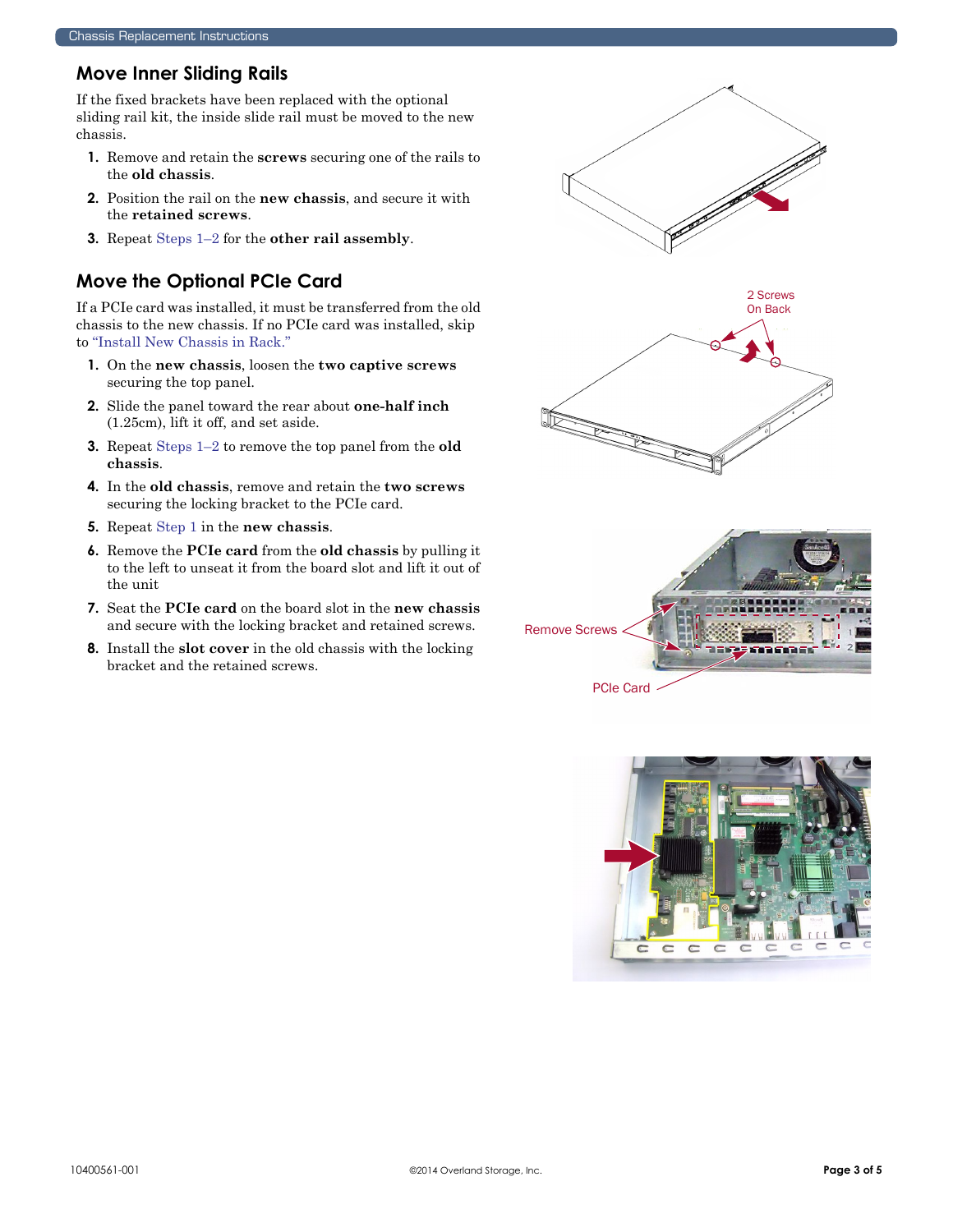### **Reinstall Top Panels**

- <span id="page-3-1"></span>**1.** At the new chassis, position the top panel with no more than **one-half inch** (1.25cm) extending out over the rear of the unit.
- **2.** Slide the panel **forward** until it is fully seated.
- <span id="page-3-2"></span>**3.** Using the **two captive screws**, secure the panel.
- **4.** Repeat [Steps 1–](#page-3-1)[3](#page-3-2) for the **old chassis**.



# <span id="page-3-0"></span>**Install New Chassis in Rack**

#### **Install the Chassis**

- **1.** Using the mechanical lifter, position the **new chassis** in front of the appliance's existing rack rails.
- **2.** Based on the mounting system, carefully insert the unit into the rack and secure it:
	- **Fixed brackets**: Position the unit in the rack and used the **four retained screws**, including **slip nuts**, to secure the front flanges to the rack.
	- **Sliding rails**: Slide the rails on the side of the unit into the rack rails, slide the unit all the way to the rear, then secure the unit using the **four screws** on the front flanges.

#### **Reinstall the Drive Carriers**

<span id="page-3-3"></span>Return the drive assemblies back to their original bays.

- **1.** Position the **drive assembly** in front of its **bay**.
- <span id="page-3-4"></span>**2.** Slide it in until the **latch** closes, locking the assembly in the bay.
- **3.** Repeat [Steps 1–](#page-3-3)[2](#page-3-4) for **each** remaining drive carrier.

IMPORTANT: To maintain proper airflow and cooling, a drive carrier or a blank carrier must be installed in *every* bay. No empty bays are allowed.

# **Reattach the Bezel**

- **1.** Position the **bezel** with the top and bottom edges aligned with the slots on the front of the appliance.
- **2.** Push the **bezel** onto the unit until the retaining clips latch and the **bezel** snaps into place.
- **3.** Verify that the bezel is **aligned** properly and that all the LEDs are visible.





Slide Carrier